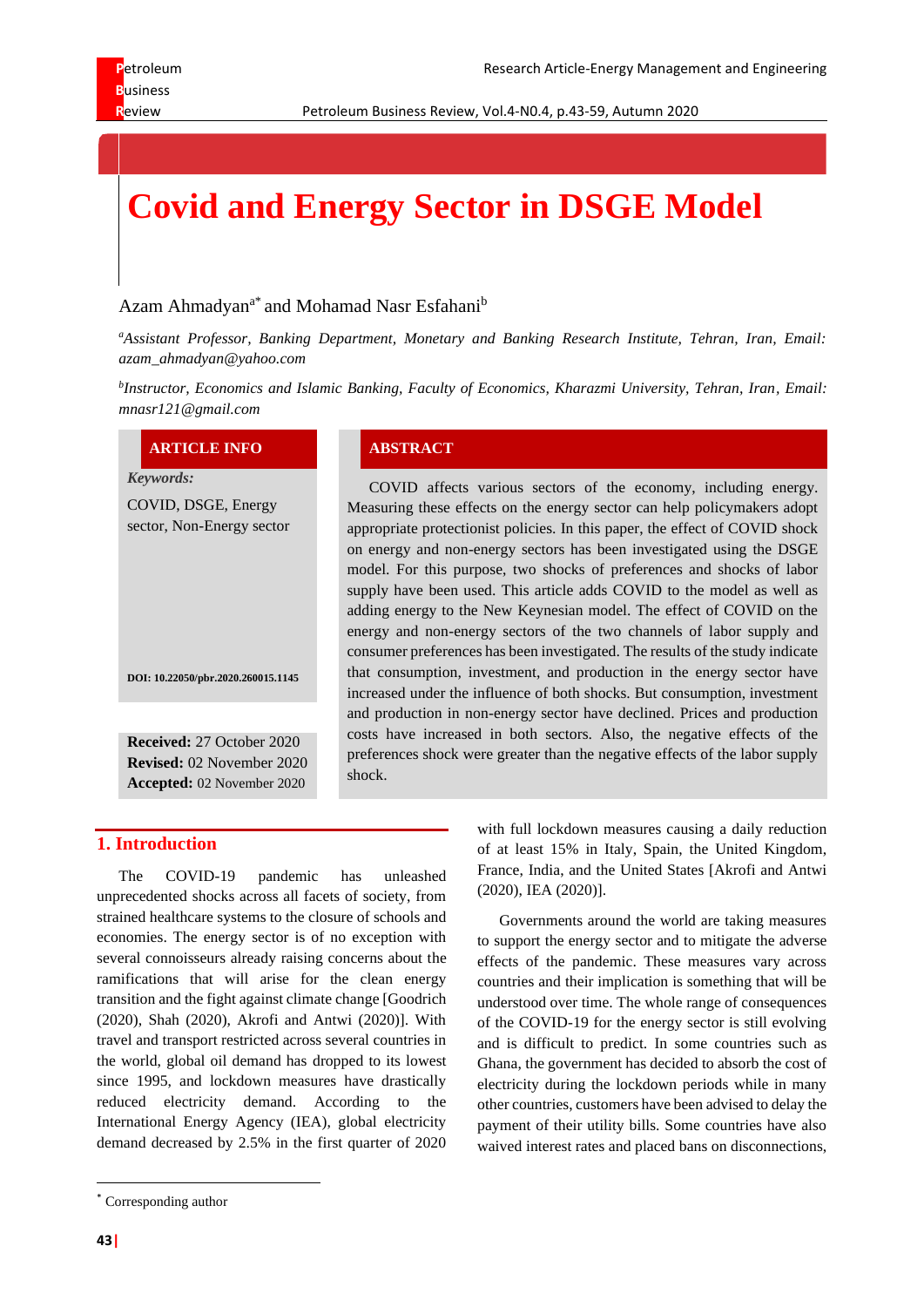**P**etroleum **B**usiness **R**eview

restricted regular maintenance activities, and postponed or suspended planned power interruptions to ensure reliable power supply during the pandemic [Akrofi and Antwi (2020), Mylenka (2020)]. But in Iran Energy prices have risen during COVID epidemi. There is also no support program for energy consumers.

Thus far, very few studies exist on effect of COVID-19 on energy industry. Some studies review government action plans to minimize energy consumptions during the pandemic (Qarnain, Muthuvel, and Bathrinath(2020),Akrofi and Antwi (2020) ).Some studies identified short term, medium-term and long term energy policy challenges of COVI-19 for policymakers(Steffen, Egli, Pahle, and Schmidt(2020)). Other studies review price, product and consume of energy industry and indicate price and product of energy industry reduce after COVID-19(Figueroa et al. (2020)). This group of studies has not modeled the effect of COVID on the energy sector. On the other hand, there are few studies on energy sector modeling in DSGE that have examined the effect of energy price shock on macro variables. LikeAlege et al (2019), Aminu (2018), Balke and Brown (2018). In Iran, few articles have modeled the energy sector in the DSGE framework. Like Abounoori et al (2014), Farazmand et al (2016). They design a DSGE model to consider the effects of energy price reform on macroeconomic. But these articles have not examined the effect of an epidemic on the energy sector.

This paper seeks to fill this gap by modeling COVID and the energy sector within the DSGE framework. The DSGE model provides a framework that can simultaneously measure the effect of COVID on the energy sector and thus on other sectors. In this paper, using the studies of Balke and Brown (2018), Amin and Marsillani (2015), and Tan Huynh (2017), the energy sector has been modeled in the DSGE framework. Also, like Ireland (2002), Money is included in the utility function. The contribution of this model is:

We use shock of labor distribution to modeling the impact of COVID on the supply labor force for different types of goods.

We use shock of preference for energy and nonenergy goods in modeling the impact of the pandemic on demand for different type of goods.

The reminder of this paper is organized as follow: In section 2, we review literature about effect of COVID on energy sector. Structure of the model, has described in section 3. In section 4, we describe methodology and stylized facts and the end, we describe conclusions.

# **2. Literature Review**

In the field of energy, there are two groups of studies, one group of studies, review effect of Covid on energy sector without modeling the effect of COVID on the energy sector (such as Akrofi and Antwi (2020), Figueroa et al (2020), zhong et al (2020), shafiullah et al (2020), Eroglu (2020)). The second group of studies have also modeled the energy sector in the framework of DSGE models but have not seen the effect of any epidemic on the energy sector (such as Alege e al (2019), Aminu (2018), Argentiero et al (2018), Balke and Brown (2018), Tan Hugnh (2017), Amin and marsiliani (2015), Abounoori (2014), Millard (2011)).

Akrofi and Antwi (2020) using an internet search to gather information from government policy statements/briefs, and websites of international organizations such as the IMF, WHO, KPMG, and the World Bank, review how governments in Africa have responded to challenges in the energy sector. Their review revealed that the majority of preliminary responses were short-term and include the provision of free electricity, waiver/suspension of bill payments, and VAT exemptions on electricity bills. These measures were more pronounced in sub-Sahara Africa while oilrich countries of the North mostly have broad economic measures that target their oil and gas sectors. Economic stimulus packages prepared by most countries do not explicitly mention energy sector companies/ institutions, especially the Renewable Energies (RE) sector. Only three countries (Nigeria, Kenya, and Burkina Faso) had specific interventions for renewables. Overall, interventions were mostly fiscal/financial and short term, with medium to long term measures often broad without being specific to the energy sector. As governments take measures to bolster their economies, they must pay particular attention to the challenges posed by the pandemic in the energy sector and capitalize on the opportunities that it presents to drive the clean energy transition.

Figueroa, et al. (2020) report abroad compilation and assessment of the implications of COVID-19 for electric and natural gas utilities. It reflects an expedited review of many sources of information, with public health, economic, and industry data changing considerably day by day. The goal is to make abroad overview of energy industry implications available in one document, rather than to offer a detailed forecast or opinion. They summarize recent developments in energy commodity spot and forward pricing, electricity demand, and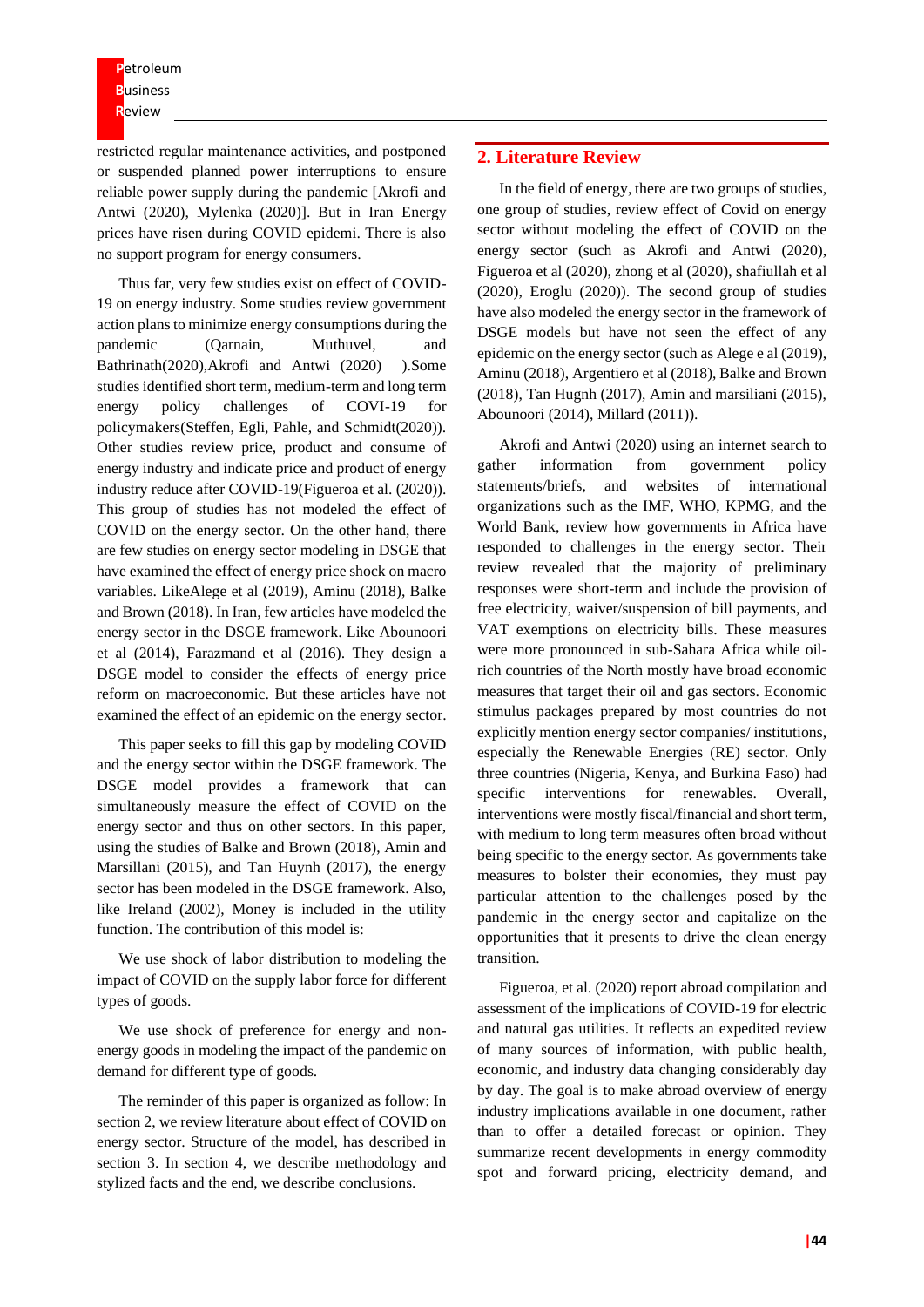

Volume 4, Issue 4 December 2020

financial markets, and They consider select implications for utilities as and if the pandemic persists in time.

Zhong et al. (2020) provide a comprehensive review of the impacts that the pandemic has caused on the electricity sector. Electricity demand has dropped sharply as governments around the world executed lockdown restrictions, while the load composition and daily load profile have also changed. The share of renewable generation has increased against the decline of the total electricity generation. Changed power balance situation and increased uncertainty of demand have posed higher pressure on system operators, along with voltage violation issue and challenges for system maintenance and management. The electricity market is also substantially influenced, while long term investment in clean energy is expected to be stable.

Shafiullah, et al (2020) investigate the global scenarios of power systems during COVID-19 along with the socio-economic and technical issues faced by the utilities. Then this study further scrutinized the Indian power system as a case study and explored scenarios, issues and challenges currently being faced to manage the consumer load demand, including the actions taken by the utilities/power sector for the smooth operation of the power system. Finally, a set of recommendations are presented that will not only help government/policy makers/utilities around the world to overcome the current crisis but also helps to overcome future unforeseeable pandemic alike scenarios.

Eroglu, (2020) examined the effects of Covid-19 outbreak in terms of the environment and renewable energy sector in the literature. Eroglu presented that Covid-19 outbreak has serious environmental impacts such as increased environmental waste. Covid-19 outbreak provides a reduction in greenhouse gas emissions, but more efforts are needed to prevent air pollution. The capacity increase estimates for 2020 for wind energy are projected to decrease by 4.9 GW and 28% in solar energy due to the outbreak. There are serious dismissals and discontinuities in the energy sector. In order to reduce the negative impact of the outbreak on the renewable energy sector, governments should urgently make the necessary interventions.

Alege et al. (2019) seeks to investigate the consequences of technology, and energy shocks on key macroeconomic variables including output and consumption using an energy augmented small open economy dynamic stochastic general equilibrium model. The model is estimated using Bayesian techniques under different scenarios in order to show the various ramifications of the shocks to the Nigerian economy. The findings show that shocks to the renewable energy sector have more impact of the Nigerian economy compared to shocks to the fossil fuel sector.

Aminu (2018) examine the impact of energy price shock (oil prices shock and gas prices shock) on the economic activities in the United Kingdom using a dynamic stochastic general equilibrium model with a New Keynesian Philips Curve. He decomposed the changes in output caused by all of the stationary structural shocks. He found that the fall in output during the financial crisis period is driven by domestic demand shock, energy prices shock and world demand shock. He found the energy prices shock's contribution to fall in output is temporary. Such that, the UK can borrow against such a temporary fall. This estimated model can create additional input to the policymaker's choice of models.

Argentiero, et al (2018) assess the effectiveness of a comprehensive strategy for renewable energy sources in a dynamic stochastic general equilibrium model estimated for the Euro area using Bayesian estimation techniques, which includes carbon tax and subsidy measures. To this end, they compare the costeffectiveness of technology-push measures and demandpull measures. Their findings show that the environmental policy based on technology-push measures may produce better dynamic effects than demand-pull measures based on a subsidy policy of equal monetary amount. In fact, RES price parity is estimated to occur sooner by implementing technologypush measures than demand-pull measures.

Balke and Brown, (2018) develop and use a mediumsized DSGE model of the U.S. economy to evaluate how U.S. real GDP responds to oil price movements that originate from global oil supply shocks. The core of the model is a standard macroeconomic DSGE framework that includes nominal and real frictions. The model includes oil as an input in multiple domestic sectors (consumption, intermediate goods, and transportation services). They include a domestic oil production sector for the United States to reflect the recent development in shale oil technology. The model also captures international trade in goods and oil. The model parameters are set through a combination of calibration and Bayesian estimation using quarterly data for 1991 through 2015. Baseline estimation of the model finds the elasticity of U.S. real GDP with respect to an oil price shock of  $-0.015$ , which is among the less elastic estimates in the literature. Using the model to conduct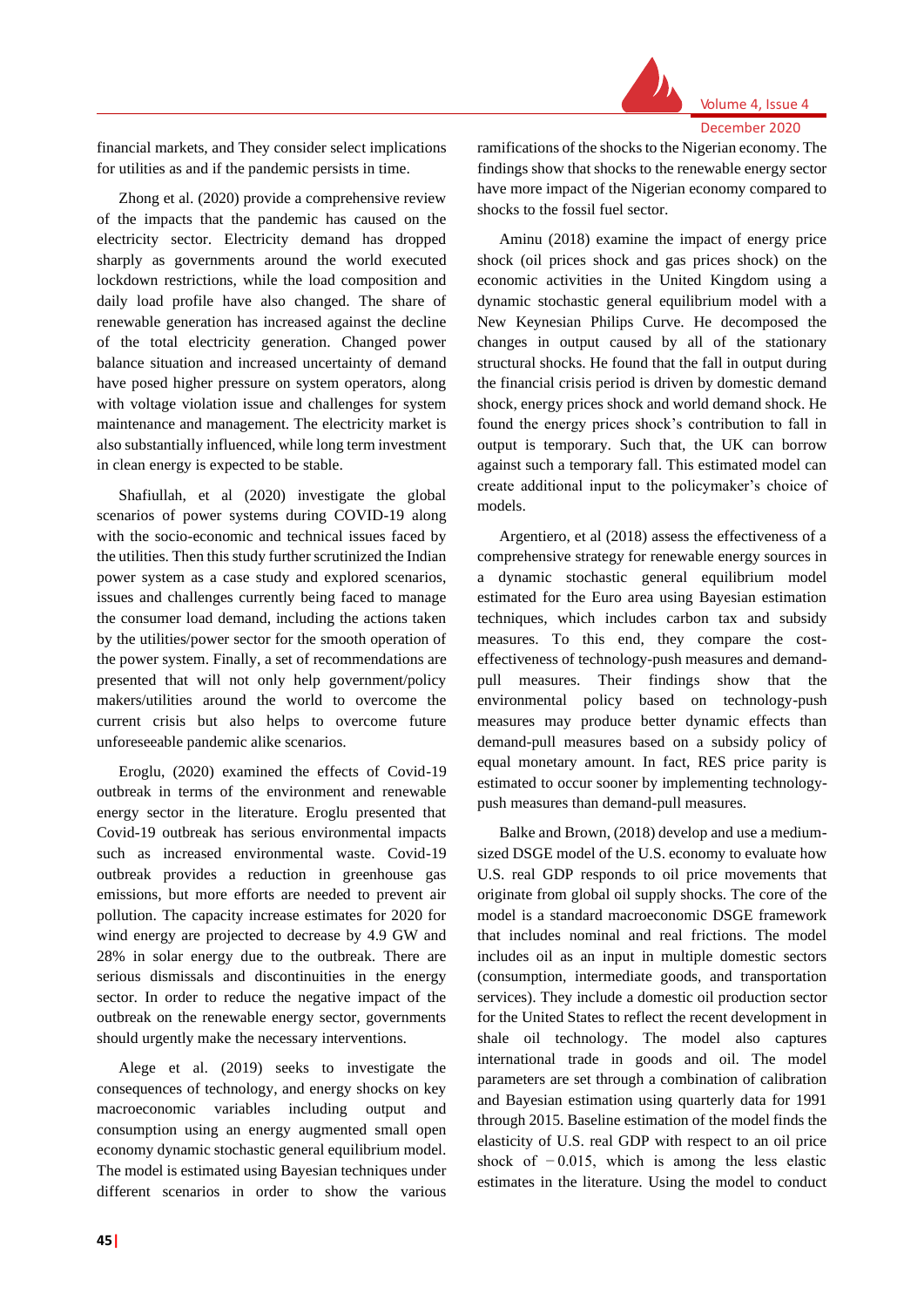**P**etroleum **B**usiness **R**eview

counterfactual analysis, they find that decreasing steady state U.S. oil consumption substantially reduces the response of real GDP to oil prices. Increasing U.S. domestic oil production only modestly reduces the response of real GDP to oil prices.

Argentiero et al (2017) examine the role of energy policy in RES promotion, based on a carbon tax and RES price subsidy, at a time of technological and demand shocks in the European Union (E.U.) 15 countries, the United States (U.S.) and China, focusing on the macroeconomic implications. Using a dynamic stochastic general equilibrium model for RES and fossil fuels, their results suggest that, in the presence of a total factor productivity shock in the fossil fuel sector, such an energy policy can also be a driving force for smoothing the reduction of RES in the energy market (and vice versa). Additionally, they show that the E.U.15 grouping has a comparative advantage in terms of reaching grid parity compared with the other countries we considered which are more fossil fuel dependent.

Tan Huynh, (2017) prescribe the desirable monetary responses to four types of energy price shocks, highlighting the distinct characteristics of each shock. They also found several points of divergence in relation to previous studies on addressing energy supply shocks. In addition, they shed light on the role of sectoral price rigidities in the shocks' propagation.

Farazmand et al (2016) design a dynamic stochastic general equilibrium model to consider the effects of energy price reform on macroeconomic and optimal reaction of central bank in Iran. In this regard, they design a dynamic stochastic general equilibrium model for economy of Iran, so that energy is included in the household bundle as a separate commodity and in the production function as an input. To investigate the role of monetary Authority, first, they used a reaction function for the central bank, so that indicating the discretionary behavior of central bank. Using calibration and solving the model, the effects of energy price shock on macroeconomic variables were investigated. To evaluate the optimal response of the central bank to the energy price shock, optimal monetary rule is obtained using stochastic optimal control. Finally, by substituting the optimal rule rather than the central bank reaction function, the impact of energy price shock is investigated. The results indicate that the central bank can use the optimal monetary policy rule have better responses to energy price shock and reduce the effect of its stagflation.

Amin and Marsiliani (2015) investigate the role of energy price shocks on business cycle fl uctuations in Bangladesh. In doing so, they calibrate a Dynamic Stochastic General Equilibrium (DSGE) model, allowing for both energy consumption by households and as an input in production. They find that qualitatively temporary energy price shocks and technology shocks produce similar impulse response functions, as well as similar (quantitatively) autocorrelations in aggregate quantities. The variance in aggregate quantities is better explained by technology shocks than by energy price shocks, suggesting that technology stocks are more important source of fluctuations in Bangladesh.

Abounoori et al. (2014) introduce a DSGE model to evaluate the effects of an energy price shock on macroeconomic variables in Iran. The results indicate deviation in production, labor supply, and inflation from their steady state due to an energy price shock. The most important deviation from optimal levels relates to an 11% deviance in relation to long term investment growth rates. The results further indicate that the lower the share of energy and the higher the share of labor in the production function, the more quickly investment returns to its steady state rate and the less GDP will deviate from optimal levels. In addition, the more energy revenues are neutralized in the national budget, the less production and government expenditure will deviate from their steady state.

Millard (2011) produces a macroeconomic model that can be used to analyse quantitatively the effects on inflation of many temporary shocks, including but not limited to energy prices as well as how monetary policy can respond to such shocks. The estimates suggest, not surprisingly, that petrol prices are highly flexible, utility prices are quite flexible, while non-energy prices, on the other hand, are very sticky. The relative stickiness of prices in the three sectors are in line with survey and other evidence for the United Kingdom. In terms of the shocks, the estimates suggest that the productivity shock is fairly persistent but the others much less so; the model is able to explain persistence in the data without having to resort to extremely persistent shocks. The estimated standard deviation of monetary policy shocks is very low, not altogether surprising given that the model was estimated over the inflation-targeting period. But, the domestic demand and investment-specific technology stocks are highly volatile over this period. Finally, the estimates suggest that the model including energy prices is better able to explain UK macroeconomic data than an otherwise identical model that does not include energy prices.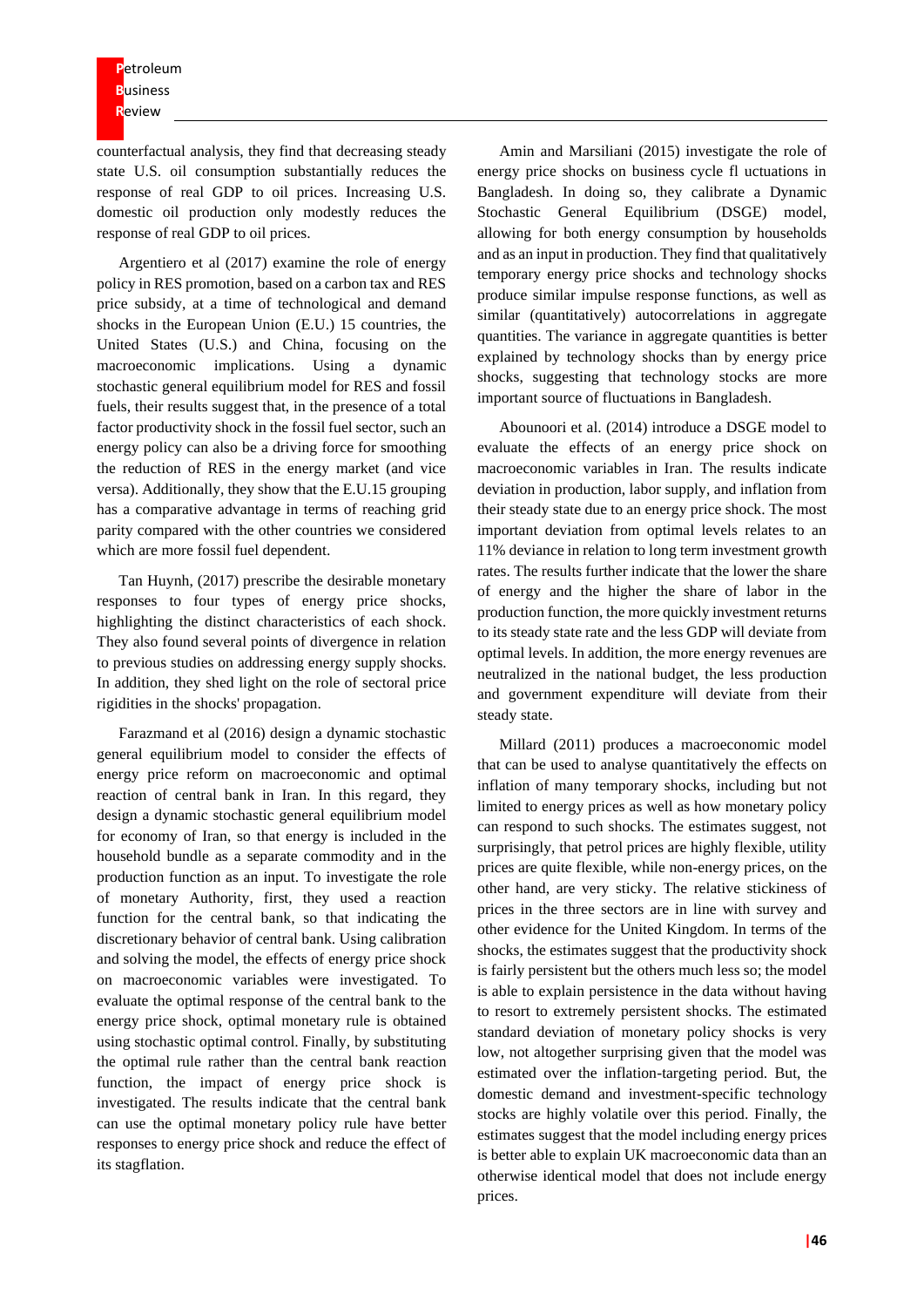# **3. Structure of the Model**

In this article the model is based on New Keynesian models. We Such as Alege et al (2019), Aminu (2018), Balke and Brown (2018),Abounoori et al (2014), Farazmand et al (2016) we modeled energy sector in the DSGE framework. The Martin and Okolo (2020) study were also used to model the COVID in the DSGE framework.

We develop these models taking into account:

We use shock of labor distribution to modeling the impact of COVID on the supply labor force for different types of goods.

We use shock of preference for energy and nonenergy goods in modeling the impact of the pandemic on demand for different type of goods.

# **3.1. Households**

Households are based on the New Keynesian model. Such as Dunacan (2002) and Ireland (2002), we assume households collectively drive utility from consumption, labour and Money. We develop the utility function with adding COVID shock.The household utility function is:

$$
\sum_{s=0}^{\infty} (\beta^h)^s E_t \left[ \frac{(c_t)^{1-\sigma_c}}{1-\sigma_c} - \frac{(N_t)^{1+\sigma_n}}{1+\sigma_n} + \frac{1}{1-\vartheta} \left( \frac{M_t}{P_t} \right)^{1-\vartheta} \right]
$$
\n(1)

Where  $\beta$  is the inter-temporal discount factor,  $c_t$  is real consumption,  $N_t$  is supply of labor in goods sector,  $M_t$  is money,  $\sigma_c$  is inverse of elasticity of inter-temporal substitution of consumption,  $\sigma_n$  is inverse of elasticity of inter-temporal substitution of labor and  $\vartheta$  is elasticity of money.

We such as Medina and Soto (2005) and Farazmand et al (2016) assume, households consume energy and non-energy goods that these goods are substitutable, according CES, consumption function,  $c_t$  is:

$$
c_{t}
$$
\n
$$
= \left[ \sigma \frac{\frac{1}{\theta_{en}}}{\theta_{tenshare}} \frac{\frac{\theta_{en}-1}{\theta_{en}}}{t_{tenshare}} \right]
$$
\n
$$
+ \left( 1 - \sigma \frac{\frac{1}{\theta_{en}}}{t_{censhare}} \right)^{\frac{1}{\theta_{en}}} \frac{\theta_{en}-1}{\theta_{ten}} \right]^{\frac{\theta_{en}}{\theta_{en}-1}}
$$
\n
$$
(2)
$$



Volume 4, Issue 4 December 2020

Where  $c_{ten}$  is Consume of energy and  $c_{tnonen}$  is consume of non-energy.  $\theta_{en}$  is elasticity of substitution of energy and  $\sigma_{tcenshare}$  is share of energy in consumption basket. Such as Martin and Okolo (2020) we add  $\sigma_{tenshare}$ , preference shock, that:

$$
\sigma_{tcenshare} = \sigma_{ecnshare} e_{tcenshare} \tag{3}
$$

Where  $e_{tcenshare}$  is a shock to the preference for energy and non-energy goods? We use this shock in modeling the impact of the COVID on the demand for types of goods. We model this shock as autoregressive processes:

 $etcenshare=pcenshareet-1censhare+\varepsilon$ censhare

$$
\rho_{censhare} \epsilon(0,1)
$$
\n
$$
\epsilon_{censhare} \sim (0, \sigma_{\epsilon_{censhare}})
$$
\n(4)

The implied price index is  $P_t$ :

$$
P_t = P_t^{en} + P_t^{nonen} \tag{5}
$$

Where  $P_t^{en}$  is price of index for energy goods and  $P_t^{nonen}$  is price of index for non-energy goods.

Demand for energy sector is:

$$
c_{ten} = \sigma_{tcenshare} \left(\frac{P_t^{en}}{P_t}\right)^{-\theta_{en}} c_t \tag{6}
$$

Demand for Non-energy is:

$$
c_{tononen} = (1 - \sigma_{tcenshare}) \left(\frac{P_t^{nonen}}{P_t}\right)^{-\theta_{en}} c_t \tag{7}
$$

In order to be able to see the effect of COVID on the labor force in the non-energy and energy sector as well as the fossil fuel and renewable, we assume that the labor supply function has the CES.  $N_t$  is:

$$
N_t
$$
\n
$$
= \left[ \sigma_{tnenshare} N_{ten} \frac{\frac{-1 - \sigma_{nen}}{\sigma_{ne}}}{t} + (1 - \sigma_{tnenshare}) N_{tnonen} \frac{\frac{-1 - \sigma_{nen}}{\sigma_{ne}}}{t} \right]
$$
\n
$$
(8)
$$

Where  $N_{ten}$  is labor force in energy sector and  $N_{tnonen}$  is labor force in non-energy sector.  $\sigma_{nen}$  is it elasticity of substitution of labor force in energy and non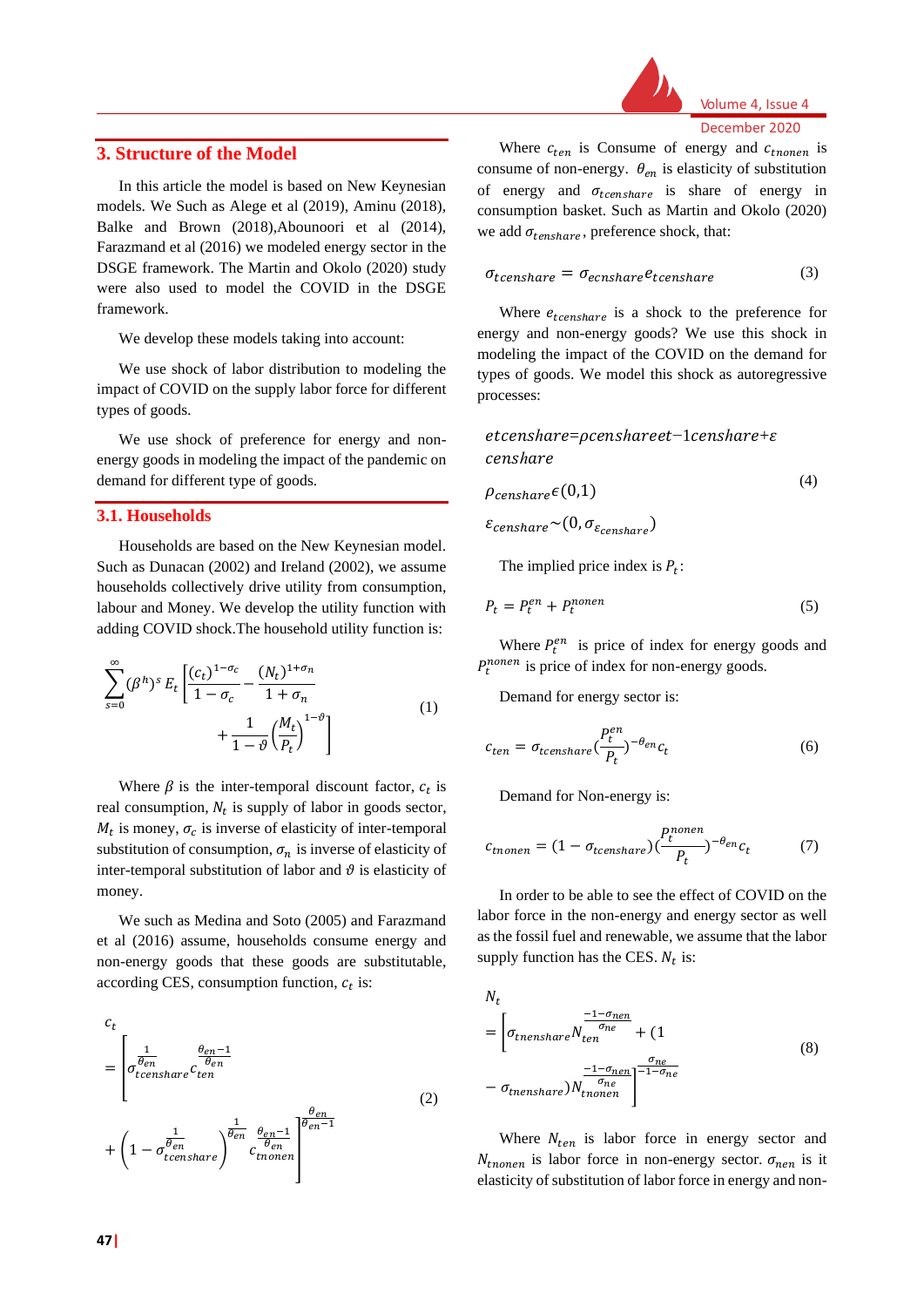energy sector and  $\sigma_{tnenshare}$  is share of labor force in energy sector that:

$$
\sigma_{tnenshare} = \sigma_{nenshare} e_{tnenshare} \tag{9}
$$

Where  $e_{t n en share}$  is a shock of labor distribution to modeling the impact of COVID on the supply labor force for different types of goods? we model this shock as autoregressive processes:

$$
e_{tnenshare} = \rho_{nenshare} e_{t-1nenshare} + \varepsilon_{nenshare}
$$
 (10)

 $\rho_{nenshare}\epsilon(0.1)$   $\varepsilon_{nenshare}\!\sim\!(0,\sigma_{\varepsilon_{nenshare}})$ 

The sectoral capital formation is:

$$
k_{t+1}^{i} = (1 - \delta^{i})k_{t}^{i} + i_{t}^{i}
$$
 (11)

Where  $k_t^i$  is capital inventory in t with (i=en, nonen) and  $\delta^i$  is capital depreciation.

The representative household maximizes the utility function subject to budget constraint. Budget constraint is:

$$
m_t + c_t^{nonen} + c_t^{en} + b_t + i_t^{en} + i_t^{nonen}
$$
  
=  $w_t^{en} N_t^{en}$   
+  $w_t^{nonen} N_t^{nonen}$   
+  $(1 + r_{t-1}^b) \frac{b_{t-1}}{\pi_t} + r_t^k (k_t^{en}$  (12)  
+  $k_t^{nonen}) + \frac{m_{t-1}}{\pi_t} + \frac{\pi_t^f}{\pi_t}$ 

Where  $b_t$  is bond and  $r_{t-1}^b$  is interest rate of bond.  $r_t^k$ is payment to capital.  $\pi_t^f$  is profit of firms.

Let obtain first order conditions with respect to  $c_t^{nonen}, c_t^{en}, N_t^{en}, N_t^{nonen}, k_t^{en}, k_t^{nonen}, b_t$ .

#### **3.2. Firms**

The production sector comprises of three types of firms. There is a final good firm and there are two intermediate goods firms producing non-energy, energy.

#### **a. Final goods firms**

Final good producer buys intermediate goods that are shown with j in sector i, and produce final good by using Dxit- Stieglitz (1997).

$$
\left[\omega_{nonen}(Y_t^{nonen})\frac{\theta-1}{\theta} + (1-\omega_{nonen})(Y_t^{en})\frac{\theta-1}{\theta}\right]_{\theta-1}^{\theta-1} \ge Y_t
$$
\n
$$
\theta > 1
$$
\n(13)

Where  $Y_t^{nonen}$  is intermediate good in non-energy sector,  $Y_t^{en}$  is intermediate good in energy sector  $\theta$  is constant elasticity of substitution between intermediate goods.  $\omega_{nonen}$  is weight of non-energy goods. Final good producer trying to determine their purchases of intermediate goods according to differ prices so determine the maximum profit. Demand function for differentiated product by any intermediate producer can be obtained:

$$
Y_{jt}^i = \left(\frac{P_{jt}^i}{P_t}\right)^{-\theta} Y_t \tag{14}
$$

Price for final good is:

$$
P_t = \left(\int_0^1 (P_{jt}^i)^{1-\theta} \, d_j\right)^{\frac{1}{1-\theta}} \tag{15}
$$

# **b. Intermediate good firms**

Producers combine labor  $N_t^i$  and capital  $k_t^i$  to produce intermediate goods  $Y_t^i$ . The Non-energy producing firms combine capital  $k_t^{nonen}$ , labor  $N_t^{nonen}$ and energy  $y_t^{en}$  as an input, subject to productivity shocks.

$$
y_t^{nonen} = A_t^{nonen} (N_t^{nonen})^{\alpha_{ynonen}}
$$
  

$$
(k_t^{nonen})^{\beta_{ynonen}} (y_t^{en})^{1-\alpha_{ynonen}-\beta_{ynonen}}
$$
 (16)

Where  $\alpha_{\text{ynonen}} \in (0,1)$  is share of labor,  $\beta_{\text{ynonen}} \in (0,1)$  is share of capital,  $1 - \alpha_{\text{ynonen}} \beta_{\text{ynonen}} \epsilon(0,1)$  is share of energy.  $A_t^{\text{nonen}}$  is technology shock.

 $\varepsilon_i$ 

$$
A_t^{nonen} = \rho_{Anonen} A_{t-1}^{nonen} +
$$
  
\n
$$
\varepsilon_{tanon}
$$
  
\n
$$
\rho_{Anonen} \in (0, 1)
$$
  
\n
$$
\varepsilon_{tanonen} \sim (0, \sigma_{etannon})
$$
  
\n(17)

The energy producing firms combines capital  $k_t^{en}$ , labor $N_t^{en}$ subject to productivity shocks.

$$
y_t^{en} = A_t^{en} (N_t^{en})^{1-\alpha} y_{en} (k_t^{en})^{\alpha} y_{en}
$$
\n
$$
(18)
$$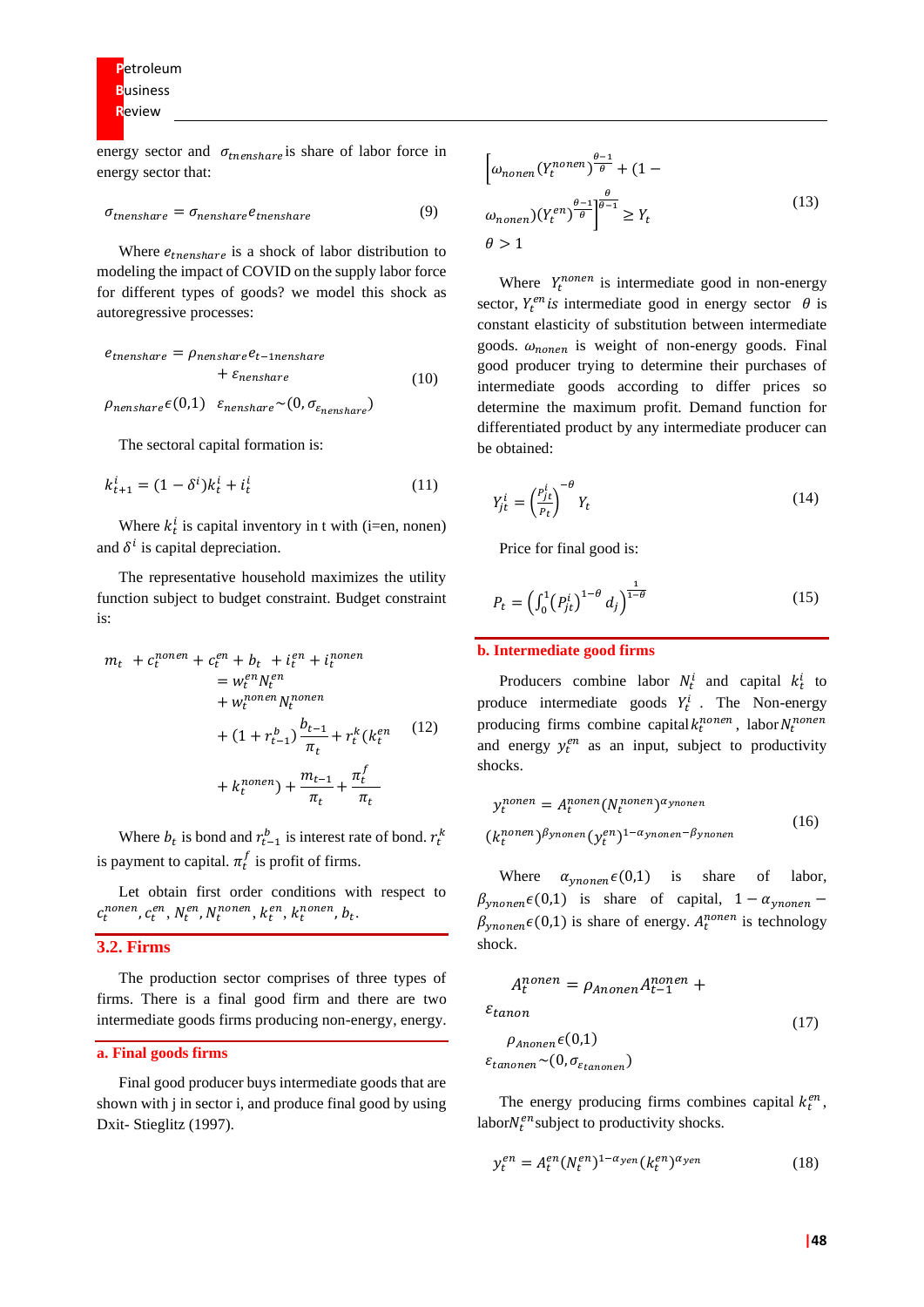

Where  $\alpha_y \in (0,1)$  is share of capital.  $A_t^{en}$  is technology shock in energy.

$$
A_t^{en} = \rho_{Aen} A_t^{en} + \varepsilon_{taen}
$$
  
\n
$$
\rho_{Ae} \epsilon(0,1) \varepsilon_{taen} \sim (0, \sigma_{\varepsilon_{tae}n})
$$
\n(19)

Adjustment costs in non-energy is:

$$
PAC_t^{nonen} = \frac{\varphi_f}{2} \left( \frac{P_{jt}}{\bar{\pi} P_{jt-1}} - 1 \right) Y_t^2 \tag{20}
$$

Where  $\varphi_f \geq 0$  is adjusted cost parameter.  $\bar{\pi}$  is inflation rate in steady state. Because pricing in the energy sector in Iran is set by the government and firms have no role in pricing, Therefore, energy firms do not have adjustment cost. So  $PAC_t^{en} = 0$ 

Marginal cost in non-energy firms is:

$$
mc_t^{nonen} = \frac{W_t^{\alpha_{ynonen}} r_t^{k\beta_{ynonen}} P_t^{en1-\alpha_{ynonen}-\beta_{ynonen}}}{\alpha_{ynonen}^{\alpha_{ynonen}} \beta_{ynonen}^{p_{ynonen}} (1-\alpha_{ynonen}-\beta_{ynonen})^{1-\alpha_{ynonen}-\beta_{ynonen}} A_t^{nonen}}
$$
(21)

We assume  $P_t^{en}$  is:

$$
P_t^{en} = (mc_t^{en})^{\omega_{mc}} (P_{t-1}^{en})^{\omega_{pen}} \tag{22}
$$

Where  $mc_t^{en}$  is Marginal cost energy firms,  $\omega_{mc}$ weight of  $mc_t^{en}$  in  $P_t^{en}$  and  $\omega_{mc}$  is weight of  $P_{t-1}^{en}$  in  $P_t^{en}$ .

Marginal cost energy firms are:

$$
mc_t^{en} = \frac{{w_t}^{1-\alpha_{yen}}r_t^{k^{\alpha_{yen}}}}{\alpha_{yen}^{q_{yen}}(1-\alpha_{yen})^{1-\alpha_{yen}}A_t^{en}}
$$
(23)

Firms maximize profit:

$$
\pi_t^{fi} = P_t Y_t^i - mc_t^i Y_t^i - P A C_t^i \tag{24}
$$

Then obtain first order conditions with respect to,  $k_t$ ,  $N_t$  and  $P_t$ .

#### **3.3. Central Bank, Government and Oil Sector**

The monetary growth rate is used for monetary policy tools. The behavior of the central bank is considered as discretion to reduce the output gap and the deviation of inflation from the inflation target.

$$
1 + \dot{m}_t = \left(\frac{1 + \dot{m}_{t-1}}{1 + \overline{m}}\right)^{\rho_m m} \left(\frac{1 + \pi_t}{1 + \overline{\pi}}\right)^{\rho_m m} \left(\frac{y_t}{\overline{y}}\right)^{\rho_{ym}} \varepsilon_{tm}
$$
\n(25)

Where  $\dot{m}_t$  is monetary growth rate, which it is?

$$
\dot{m}_t = \frac{m_t}{m_{t-1}}\tag{26}
$$

 $\pi_t$  is inflation rate.  $\rho_{mm}$  is weight of monetary growth rate,  $\rho_{\pi m}$  is weight of inflation and  $\rho_{\nu m}$  is weight

of output in monetary growth rate policy.  $\varepsilon_{tm}$  is monetary growth rate shock.

In addition to controlling the growth rate of money, the Central Bank of Iran also uses the determination of interest rates of bonds as a monetary policy tool. In modeling the behavior of the central bank, it is assumed that the monetary authority follows Taylor's rule in setting the bond interest rate: Interest rate of bond is:

$$
1 + r_t^b = \left(\frac{1 + r_{t-1}^b}{1 + \overline{r_b}}\right)^{\rho_r r} \left(\frac{1 + \pi_t}{1 + \overline{\pi}}\right)^{\rho_{\pi r}} \left(\frac{y_t}{\overline{y}}\right)^{\rho_{\gamma r}} \varepsilon_{tr} \tag{27}
$$

 $\rho_{rr}$  is weight of monetary growth rate,  $\rho_{\pi r}$  is weight of inflation and  $\rho_{yr}$  is weight of output in bond interest rate policy.  $\varepsilon_{tr}$  is bond interest rate shock.

Government in financed with tax  $t_t$ , oil revenue  $or_t$ and money  $m_t$ . government expenditure is:

$$
g_t = t_t + or_t + b_t + m_t - \frac{m_{t-1}}{\pi_t}
$$
 (28)

Bond is:

$$
b_t = (r_t^b)^{\varphi_b^{rb}} \tag{29}
$$

 $\varphi_b^{rk}$  is weights of  $r_t^b$ . Tax is:

$$
t_t = y_t^{\varphi_t^Y} \tag{30}
$$

Where  $\varphi_t^y$  is weights of output. Oil revenue shock is:

$$
or_{t} = \rho_{or} or_{t-1} \varepsilon_{tor}
$$
  

$$
\varepsilon_{tor} \sim N(0, \sigma_{\varepsilon_{tor}})
$$
 (31)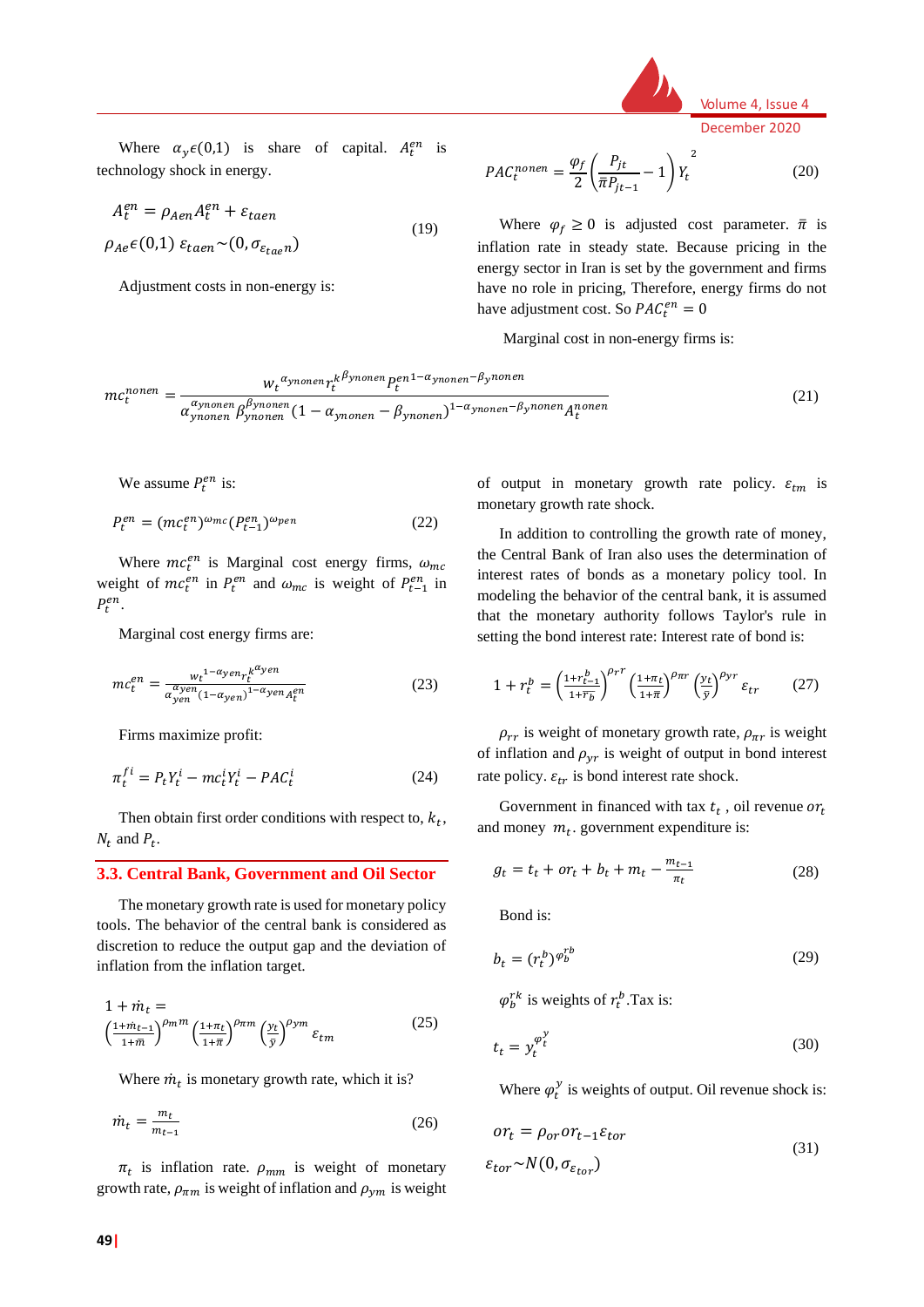# **3.4. Market Clearing**

In equilibrium the output must be clear.

$$
y_t = c_t + i_t + g_t + AC_t \tag{32}
$$

$$
c_t = c_t^{nonen} + c_t^{en} \tag{32}
$$

$$
i_t = i_t^{nonen} + i_t^{en} \tag{34}
$$

$$
N_t = \int_0^1 N_{tj}^i \, d_j \tag{35}
$$

$$
k_t = \int_0^1 k_{tj}^i \, d_j \tag{36}
$$

#### **4. Methodology and Stylized Facts**

This paper use Calibration to Calibrated the structural parameters of this model. First, obtain the first order condition and linear them. Then solve the model. The Sample runs for the data in 1981-2018. We use central bank and Statistical center of Iran data base, such as national account and energy sector of Iran.

#### **4.1. Calibrated Parameters**

To analyze the model, the parameters of the model are initialized. To initialize the parameters, both the findings of the previous studies and actual data are used. In this way, the parameters of the model are rewritten according to the model's intrinsic variables, and then using the annual time series data, the values are obtained in a steady state and then, the values of the parameters are calculated. In order to calculate the steady state values, initially the time series data are DE trended. The following formula has been used for DE trending:

$$
\log(x_t) = \acute{c} + \acute{r}.\text{trend} \tag{37}
$$

Which  $c'$  is intercept and  $r'$  is coefficient of trend component. Anti-log of estimated intercept, calculates the value of this series in steady state. As for estimated coefficient for trend component, detrended time series are calculated with:

$$
x_t^s = \frac{x_t}{(1+t)^t} \tag{38}
$$

After rewriting the parameters according to the endogenous variables, the steady state values of the variables are embedded and thus the numerical value of the parameters is calculated using actual data.

Some parameters such as discount rate and depreciation rate are identified by solving the model. The weights assigned to the output, inflation stabilization, growth of money in previous period, and weights assigned to output, inflation stabilization and interest of bond in previous period,  $\varphi_b^{rb}$ ,  $\varphi_b^{rb}$  are estimated according their functions. Parameters of shocks are estimated by Eviews according the following equation:

$$
\log(x_t) = c + \rho \log(x_{t-1}) + \epsilon_{x_t} \tag{39}
$$

Where ρ is Autoregressive Coefficient and its standard deviation of  $\epsilon_{x_t}$  is the standard deviation of variable. Productivity shock is selected appropriately to the structure of the model. Distribution of parameters are selected based on the characteristics of parameters and features of the distribution.

| <b>Parameter</b> |      |               | <b>Value</b>    | <b>Calibrated</b><br><b>From</b> | <b>Description</b>                               |  |
|------------------|------|---------------|-----------------|----------------------------------|--------------------------------------------------|--|
| Household        |      |               |                 |                                  |                                                  |  |
| $\beta$          | 0.96 | Solving model | Discount factor |                                  |                                                  |  |
| $\theta_{cen}$   |      |               | 0.63            | Author<br>calculations           | Elasticity of energy<br>consumption              |  |
| $\sigma c$       |      |               | 0.73            | Author<br>calculations           | <b>Elasticity</b> of<br>nonenergy<br>consumption |  |

**Table1.** Calibrated parameters.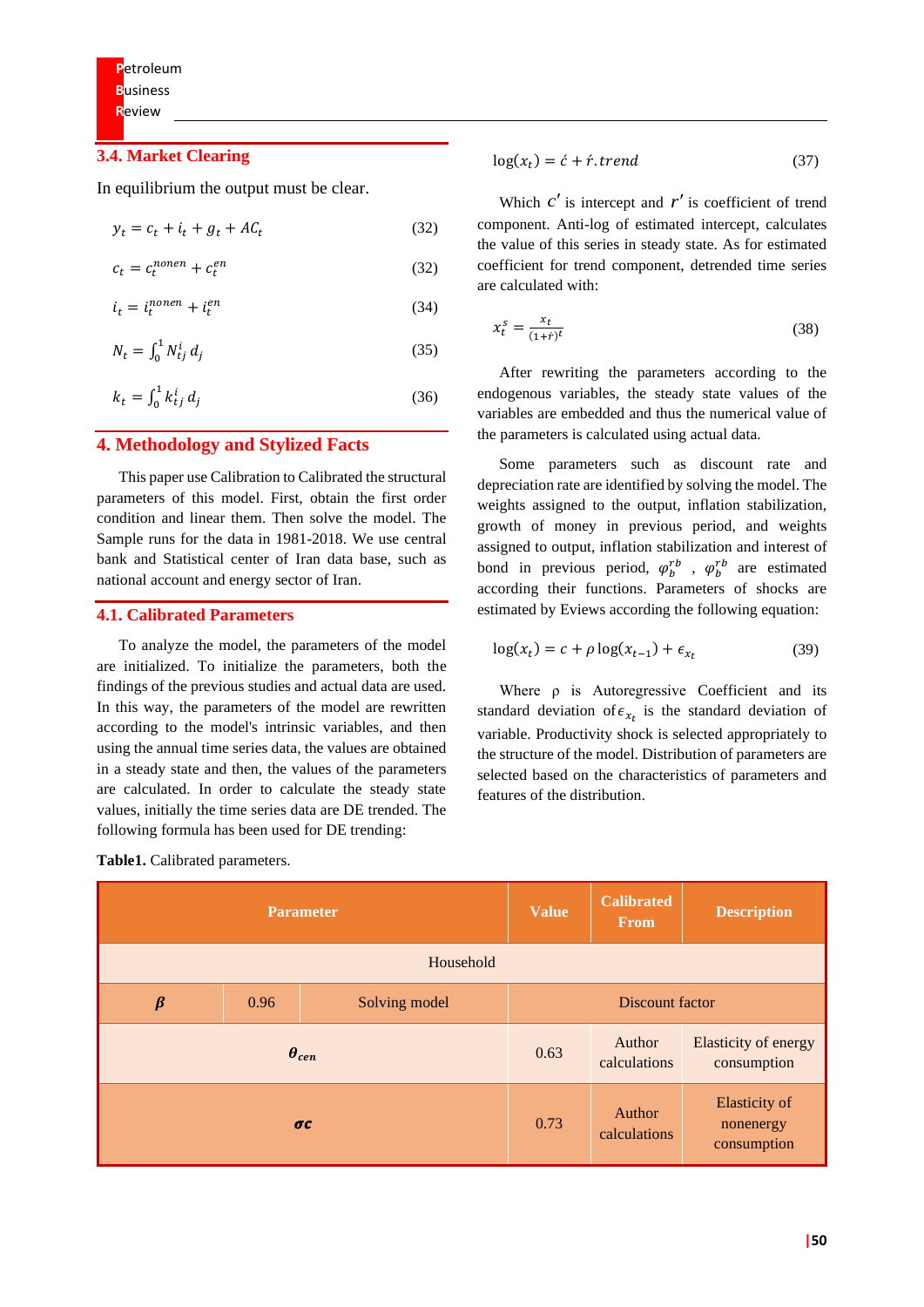

Volume 4 , Issue 4 December 2020

| <b>Parameter</b>      | <b>Value</b> | <b>Calibrated</b><br><b>From</b>     | <b>Description</b>                                             |  |  |
|-----------------------|--------------|--------------------------------------|----------------------------------------------------------------|--|--|
| $\sigma_{nen}$        | 0.53         | Author<br>calculations               | Relative preference<br>for leisure of energy                   |  |  |
| $\sigma_n$            | 0.63         | Author<br>calculations               | Relative preference<br>for leisure of<br>nonenergy             |  |  |
| $\pmb{\vartheta}$     | 0.67         | Author<br>calculations               | Share parameter in<br>index of money<br>holdings               |  |  |
| $\sigma_{censhare}$   | 0.40         | Martin and<br>Okolo<br>(2020)        | Preference<br>parametre                                        |  |  |
| Production            |              |                                      |                                                                |  |  |
| $\delta_{en}$         | 0.34         | Solving<br>model                     | Depreciation rate of<br>physical capital in<br>energy          |  |  |
| $\delta_{nonen}$      | 0.24         | Solving<br>model                     | Depreciation rate of<br>physical capital in<br>nonenergy       |  |  |
| $\pmb{\theta}$        | 4.33         | Mark-up<br>30%                       | Elasticity of<br>demand,<br>intermediate goods                 |  |  |
| $\alpha_{ynonen}$     | 0.48         | Author<br>calculations               | Share of labor in<br>output, non-energy<br>intermediate good   |  |  |
| $\beta$ ynonen        | 0.28         | Author<br>calculations               | Share of capital in<br>output, non-energy<br>intermediate good |  |  |
| $\alpha_{yen}$        | 0.83         | Author<br>calculations               | Share of capital in<br>output, energy<br>intermediate good     |  |  |
| $\boldsymbol{\Phi}_f$ | 4.26         | Atta-Mensa<br>and Dib<br>(2010)      | Adjusted cost<br>parameter, prices                             |  |  |
| $\omega_{mc}$         | 0.50         | Appropriate<br>structure of<br>model | Weight of mc in<br>$P_t^{en}$                                  |  |  |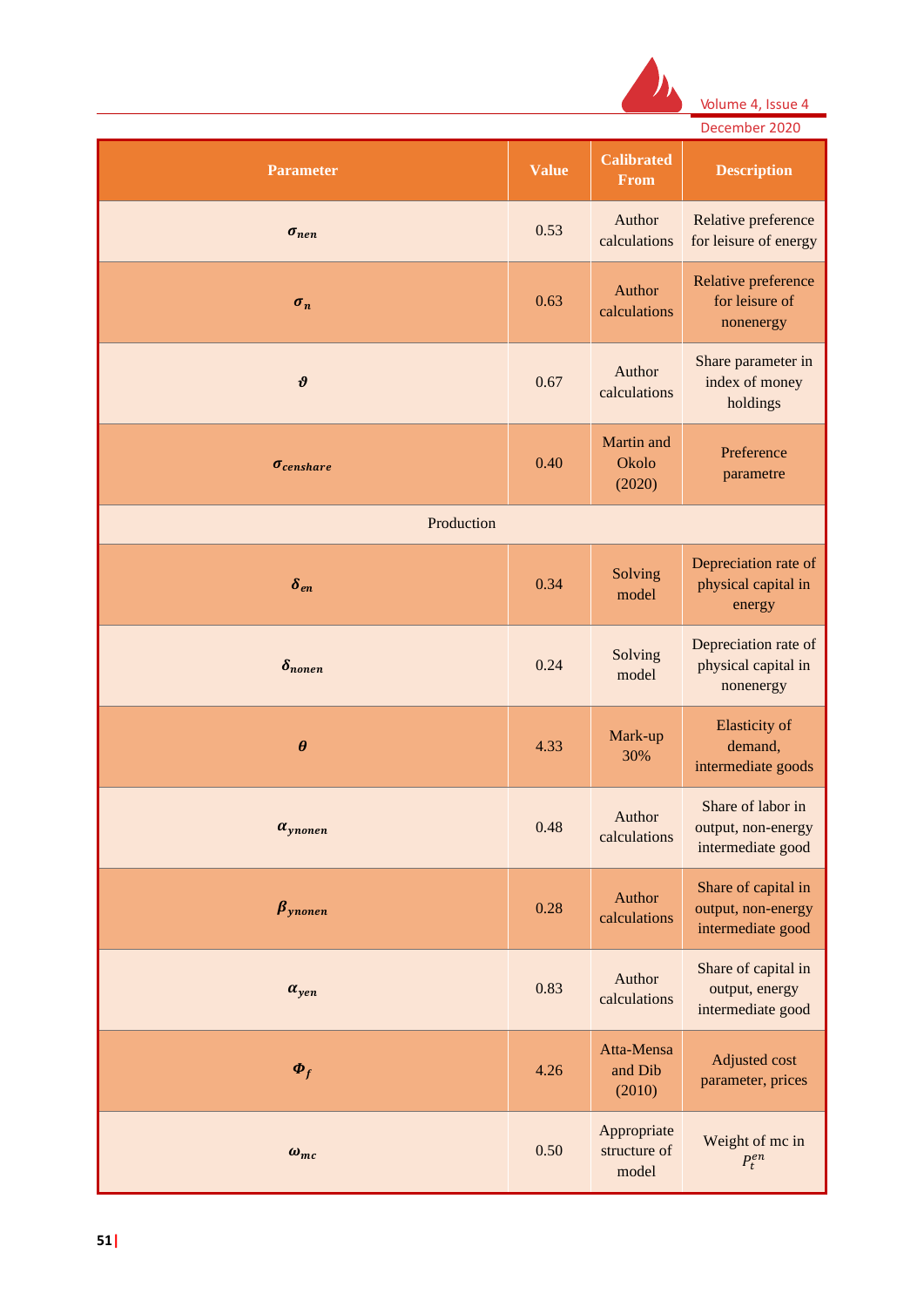**B**usiness **R**eview

| <b>Parameter</b>                                   | <b>Value</b>   | <b>Calibrated</b><br>From             | <b>Description</b>                                                                       |  |  |  |
|----------------------------------------------------|----------------|---------------------------------------|------------------------------------------------------------------------------------------|--|--|--|
| $\omega_{pen}$                                     | 0.50           | Appropriate<br>structure of<br>model  | Weight of $P_{t-1}^{en}$ in<br>$P_t^{en}$                                                |  |  |  |
| <b>Central Bank</b>                                |                |                                       |                                                                                          |  |  |  |
| $\rho_{ym}$                                        | $-0.8567$      | Author<br>calculations                | Weights assigned to<br>the output in<br>monetary policy                                  |  |  |  |
| $\rho_{\pi m}$                                     | $-0.4476$      | Author<br>calculations                | Weights assigned to<br>inflation in<br>monetary policy                                   |  |  |  |
| $\rho_{mm}$                                        | 0.7            | Author<br>calculations                | Weights assigned to<br>growth of money in<br>monetary policy                             |  |  |  |
| $\rho_{rr}$                                        | 0.80           | Author<br>calculations                | Weights assigned to<br>bond interest rate of<br>previous period in<br>bond interest rate |  |  |  |
| $\rho_{\pi r}$                                     | 0.89           | Author<br>calculations                | Weights assigned to<br>inflation in bond<br>interest rate                                |  |  |  |
| $\rho_{yr}$                                        | 0.36           | Author<br>calculations                | Weights assigned to<br>output in bond<br>interest rate                                   |  |  |  |
| Government                                         |                |                                       |                                                                                          |  |  |  |
| $\varphi_B^{rb}$                                   | 0.25           | Author<br>calculations                | Weight of output in<br>bond                                                              |  |  |  |
| $\varphi_t^y$                                      | 2.08           | Author<br>calculations                | Weight of output in<br>tax                                                               |  |  |  |
| Shock                                              |                |                                       |                                                                                          |  |  |  |
| $\rho_{covid}$ , $\sigma_{covid}$                  | 0.30,<br>0.001 | Appropriate<br>structural<br>of model | Persistence/standard<br>dev., COVID shock<br>of labor                                    |  |  |  |
| $\rho_{\text{censhare}}, \sigma_{\text{censhare}}$ | 0.30,<br>0.001 | Appropriate<br>structural<br>of model | Persistence/standard<br>dev., COVID shock                                                |  |  |  |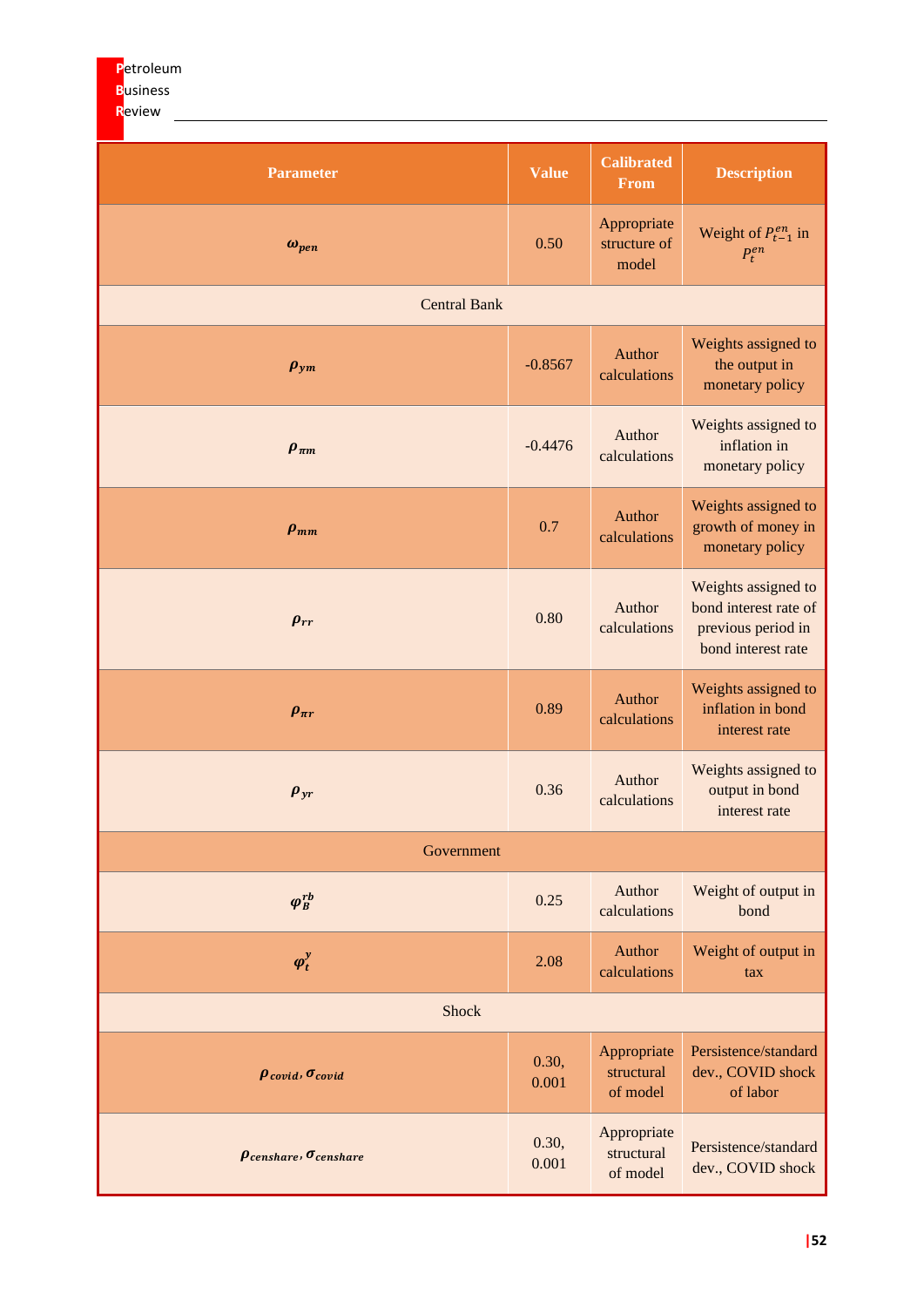

Volume 4, Issue December 2020

| <b>Parameter</b>                    | <b>Value</b> | <b>Calibrated</b><br><b>From</b>      | <b>Description</b>                                                |
|-------------------------------------|--------------|---------------------------------------|-------------------------------------------------------------------|
|                                     |              |                                       | on demand for<br>types of goods                                   |
| $\rho_{Aen}$ , $\sigma_{Aen}$       | 0.40, 0.01   | Appropriate<br>structural<br>of model | Persistence/standard<br>dev., productivity<br>shock in energy     |
| $\rho_{Anonen}$ , $\sigma_{Anonen}$ | 0.40, 0.01   | Appropriate<br>structural<br>of model | Persistence/standard<br>dev., productivity<br>shock in non-energy |
| $\rho_{or}, \sigma_{or}$            | 0.36,0.001   | Author<br>calculations                | Persistence/standard<br>dev., oil revenue                         |

# **4.2. Impulse Responses**

In this section we consider tow shocks. The first is shock of labor distribution (figure 1), and the second is shock to the preference for energy and non-energy goods (figure 2).

Impulse response Figures 1 and 2 show that COVID shock has reduced labor supply in both energy and nonenergy sectors. Mortality and illness, on the one hand, and job closures, on the other, have reduced labor supply. But as can be seen, the reduction in labor supply in the energy sector is less than in the non-energy sector. One of the reasons is the need for minimum presence of labor in the energy sector. Consumption, investment,

production in the energy sector have increased. But consumption, investment and production in the nonenergy sector have declined. Tax revenues have declined and government spending has increased. This exacerbates the government's budget deficit. Given the decline in investment and production, tax cuts are not unexpected. Government policies to support the household sector by providing commodity or payment packages, as well as policies to support the health sector, have increased government spending. The price and marginal cost of production has increased in both sectors. Also, the price increase in the energy sector is less than in the non-energy sector.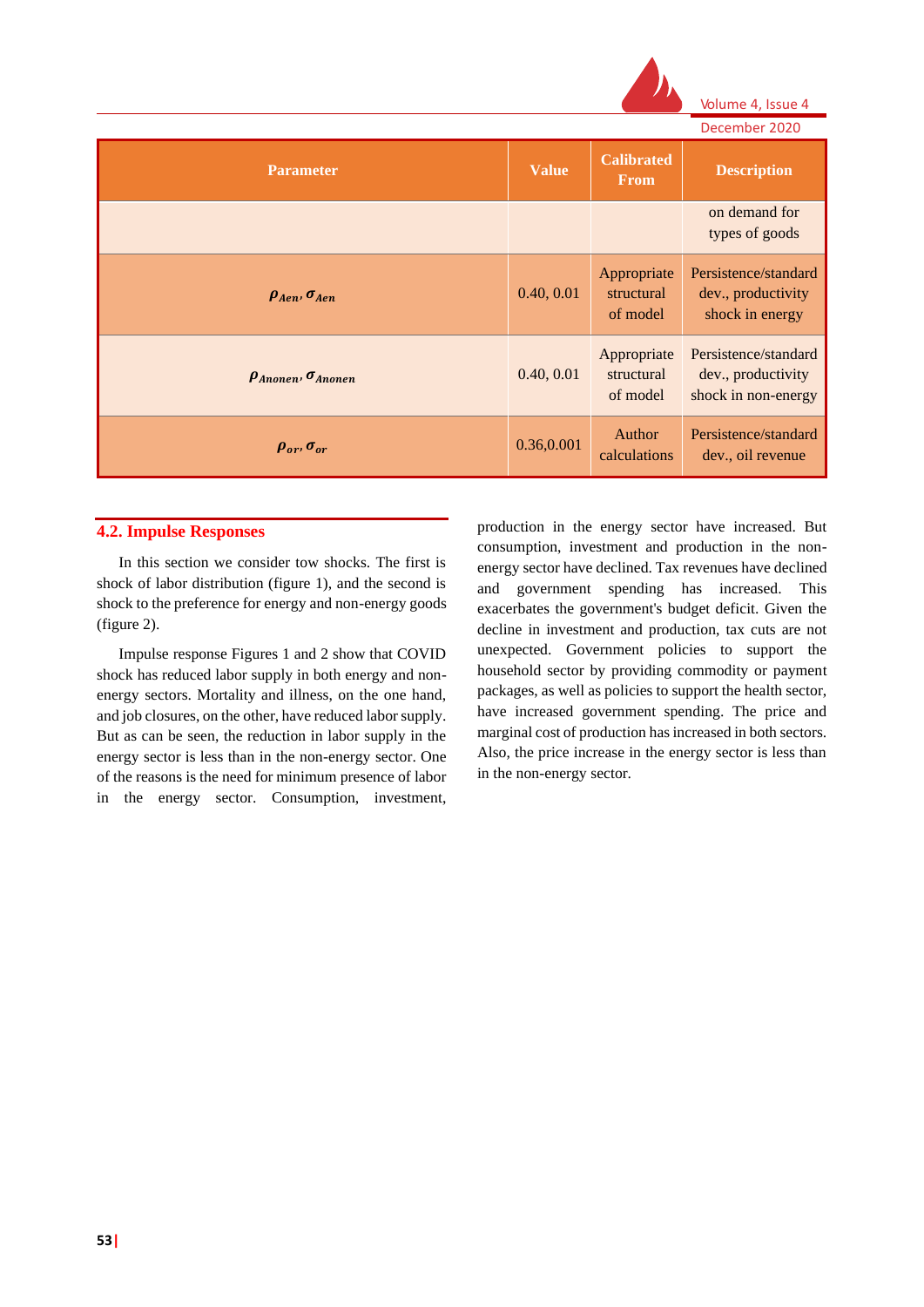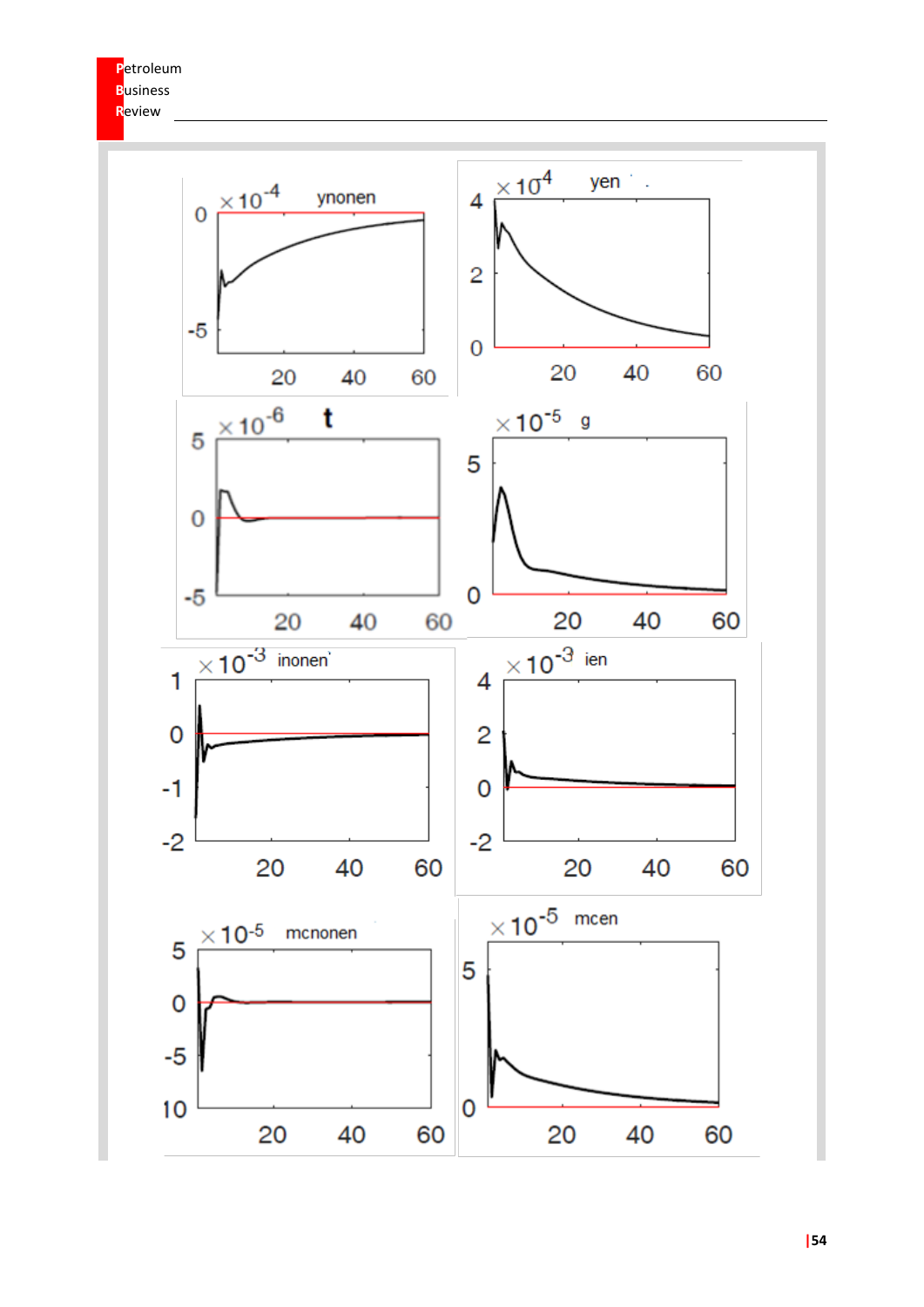

A comparison of the two Figures shows that the decrease in production in the non-energy sector due to the shock of preferences is greater than the negative shock of labor supply. The increase in production in the energy sector due to the preference shock is more than the shock of labor supply. Government spending due to the preference shock increases more than the labor supply shock. Tax revenue is also further reduced by the shock of preferences compared to the shock of labor supply. The increase in investment in the energy sector is due to the shock of labor supply more than the shock of consumer preferences. Increased energy consumption due to preference shock is more than labor supply shock. The reduction in non-energy consumption due to the labor supply shock is greater than the preference shock. The marginal cost increasing due to the labor supply shock is greater than the preferences shock.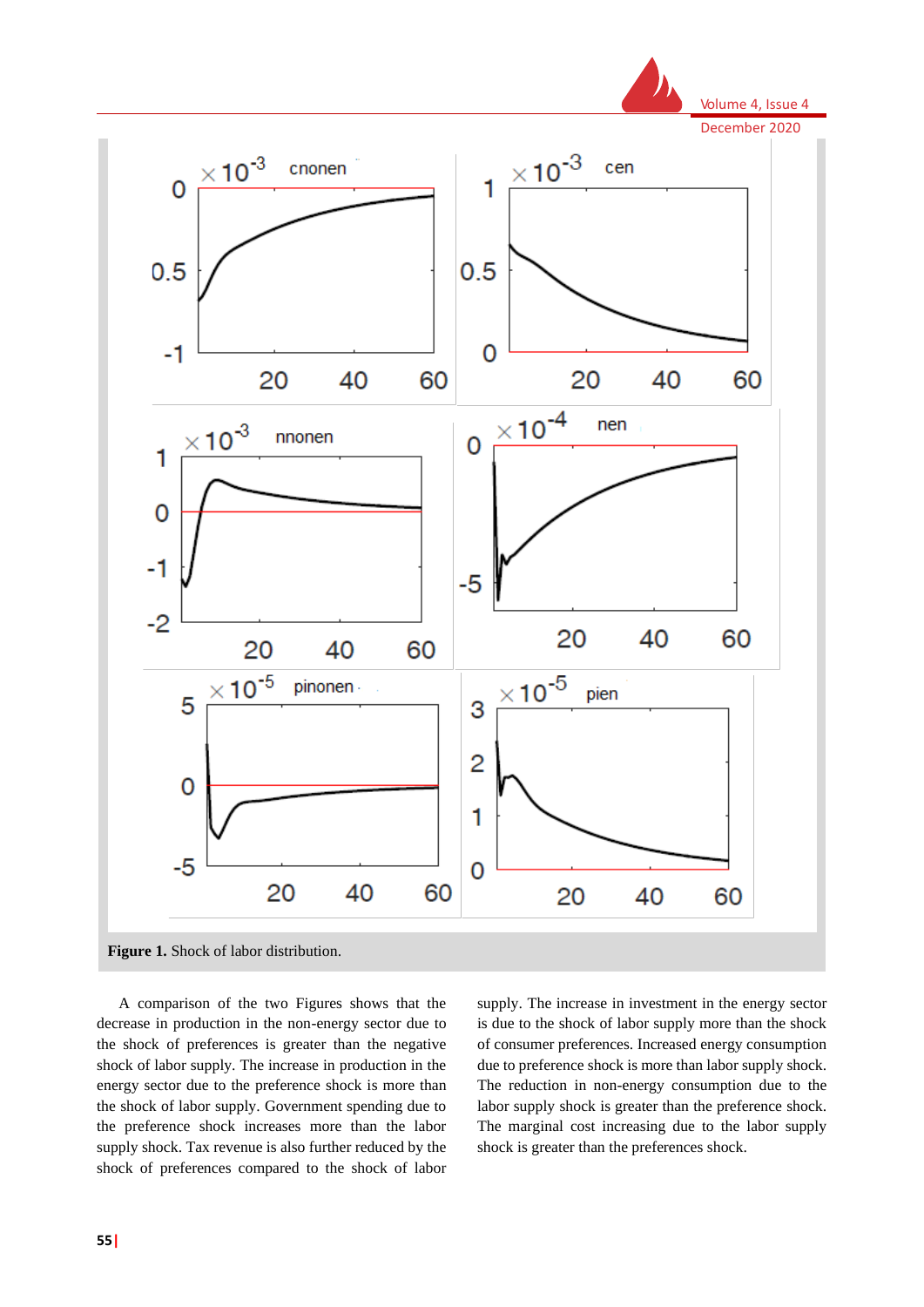

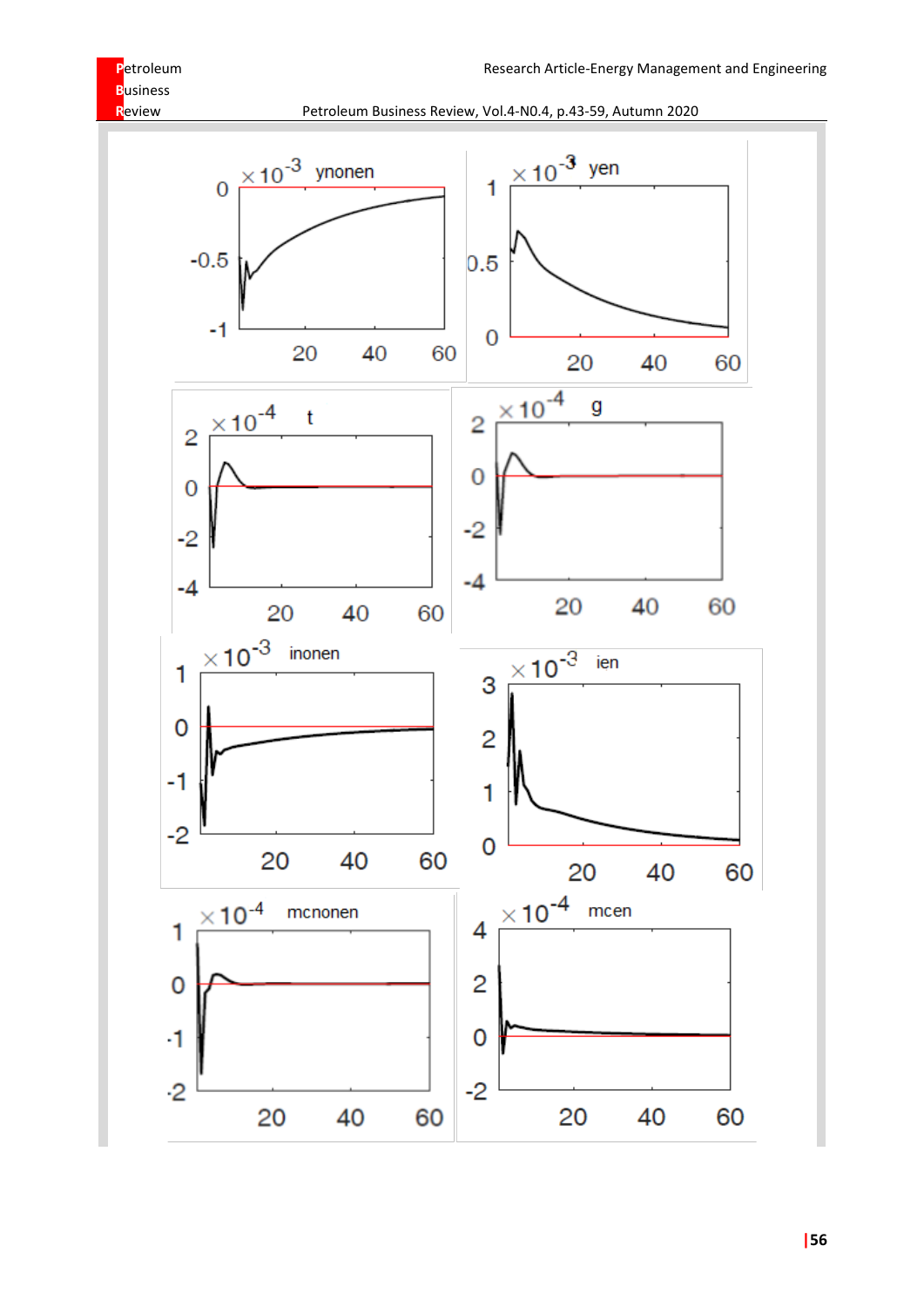

# **5. Conclusion**

The COVID 19 started in China in 2019 and spread to other countries. Different countries have adopted different policies to reduce the negative effects of this disease. Such as closing high-risk jobs or reducing employees' working days. In the energy sector, different governments have adopted different policies, such as reducing energy prices.

According to the International Energy Agency, in European and American countries, energy consumption has decreased. But in other countries there have been different effects. In Iran, the government has not considered any supportive policy for the energy sector. Energy prices have also risen. COVID has different effects on different sectors of the economy, including the energy sector. Measuring these effects can influence policymakers in adopting policies to support this sector. In this paper, the effect of COVID in the energy sector compared to the non-energy sector has been investigated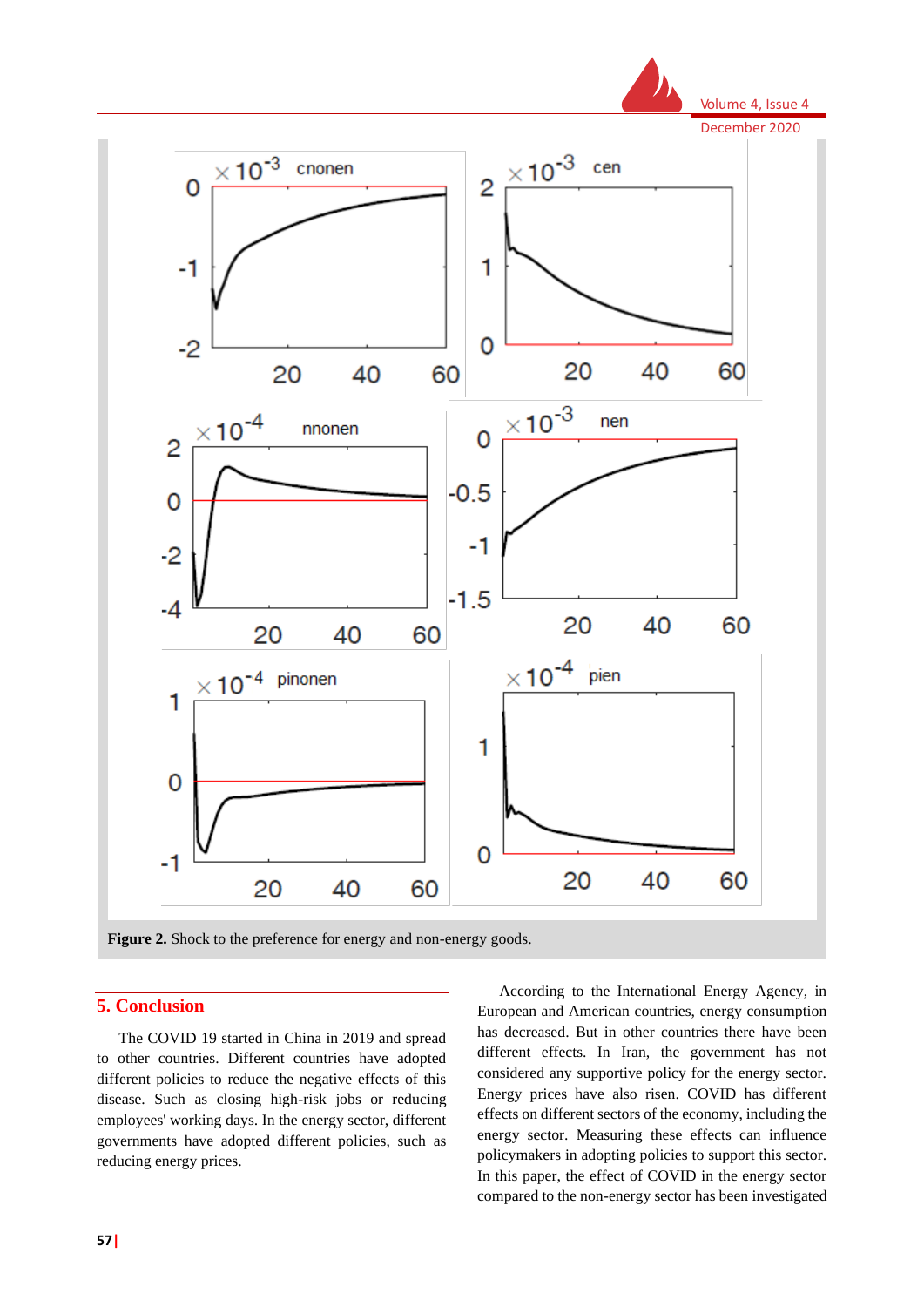using DSGE. This article addresses points that set it apart from other studies:

- We use shock of labor distribution to modeling the impact of COVID on the supply labor force for different types of goods.
- We use shock of preference for energy and nonenergy goods in modeling the impact of the pandemic on demand for different type of goods.

To evaluate the effect of COVID, two shocks of preference and labor supply have been used. The results show that prices and costs have increased in both energy and non-energy sectors. But the increase in prices and the final cost of the labor supply shock has been greater than the preferences shock.

Consumption, investment and production have increased in the energy sector and decreased in the nonenergy sector. Increased consumption, investment and production in the energy sector due to the labor supply shock is greater than the shock of preferences. The reduction in consumption, investment and production in the non-energy sector caused by the preference shock is greater than the supply of labor shock. Decreased production and investment have reduced government tax revenues. But the reduction in tax revenue from the preference shock was greater than the labor supply shock. Government spending has also increased despite the impact of both shocks. But the increase in government spending due to the shock of preferences has been greater than the shock of labor supply. These results indicate that the shock intensifies the preferences of the negative effects of COVID compared to the labor supply shock. This underscored the importance of maintaining consumers' purchasing power and enforcing consumer support packages. It is suggested that, while reviewing the support systems of other countries, apply support packages appropriate to the structure of the country's economy for consumers. At the same time, consider various restrictions on the supply of labor, such as teleworking in jobs that can be teleworked.

## **Reference**

- Abounoori, E, Shahmoradi, A, Taghinejad, O. V., Rajaii, M. H, 2014. The Macroeconimic Effects of Energy Price Shocks: Introducing a Dynamic Stochastic General Equilibrium Model. Energy Economics Review, Winter 2014, 10(39), PP. 21- 49.
- Akrofi, M. M, and Antwi, S. H, 2020. COVID-19 Energy Sector Responses in Africa: A Review of

Preliminary Government Interventions. Energy Research & Social Science, 68 (2020) 101681, P. 1-10.

- Alege, P., Oye, and Adu, O, 2019. Renewable Energy, Shocks and the Growth Agenda: A Dynamic Stochastic General Equilibrium Approach. International Journal of Energy Economics and Policy, 9(1), P. 160-167.
- Amin, S and Marsilian, L. 2015. Energy Price Shocks in Dynamic Stochastic General Equilibrium: The Case of Bangladesh. Review of Business and Economics Studies. 3(4), P. 12-21.
- Aminu, N. 2018. Evaluation of a DSGE Model of Energy in the United Kingdom Using Stationary Data. Computational Economics · April 2018, DOI 10.1007/s10614-017-9657-9.
- Argentiero, A., Atalla, T., Biegerna, S., Micheli, S., and Polinori, P. 2017. Comparing Renewable Energy Policies in EU-15, U.S. and China: A Bayesian DSGE Model. The Energy Journal, 38, S11, DOI: 10.5547/01956574.38.SI1.aarg
- Argentiero, A., Bolino, C. A., Micheli, S., and Zopounidis. Renewable Energy Sources Policies in a Bayesian DSGE Model. Renewable Energy, 120(C), P. 60-68. https://doi.org/10.1016/j.renene.2017.12.057
- Balke, N. S., and Brown, S. P.A. 2018. Oil Supply Shocks and the U.S. Economy: An Estimated DSGE model. Energy Policy (IF 5.042) Pub Date: 2018-02-28, DOI: 10.1016/j.enpol.2018.02.027
- Boulle, M and Dane, A. 2020. The Impact of COVID-19 on the Power Sector in Sub-Saharan Africa, and the Role of the Power Sector in Socio-Economic Recovery. Konrad-Adenauer-Stiftung e. V.
- Dixit, A., & Stiglitz, J.E. (1977). Monopolistic Competition and Optimum Product Diversity. The American Economic Review, 67, 3, 297- 308.
- Duncan, R., (2002). How Well Dose a Monetary Dynamic Equilibrium Model Account for Chilean Data? Central Bank of Chile Working Papers, No.190.
- Eroglu, H. 2020. Effect of Covid-19 Outbreak on Environment and Renewable Energy Sector. Environment, Development and Sustainability, https://doi.org/10.1007/s10668-020-00837-4.
- Farazmand, H., Arman, S. A., Afghah, S. M, and Ghorbannezhad, M. 2016. The Effects of Energy